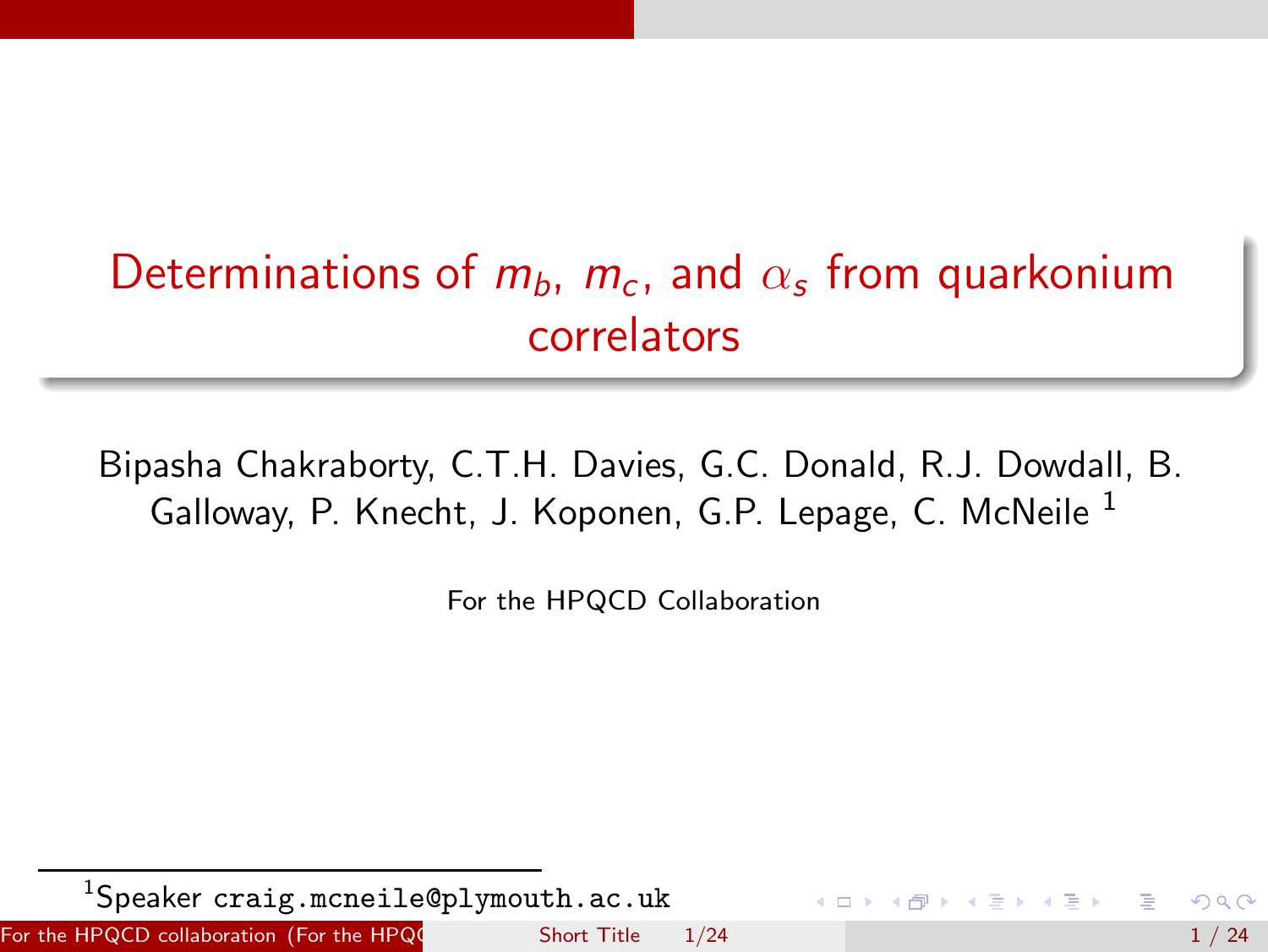## **Introduction**

- Since 2003 the HPQCD collaboration has been computing the properties of mesons containing charm and "bottom" quarks using improved staggered fermions.
- I will report o the update of the charm quark mass, bottom quark mass, and  $\alpha_s$  from  $n_f = 2 + 1 + 1$  unquenched calculations.

The talk will largely be based on results from the recent paper below:

 $\bullet$  High-precision quark masses and QCD coupling from nf=4 lattice QCD Bipasha Chakraborty, C.T.H. Davies, G.C. Donald, R.J. Dowdall, B. Galloway, P. Knecht, J. Koponen, G.P. Lepage, C. McNeile. arXiv:1408.4169

**KOD KAD KED KED E VOOR**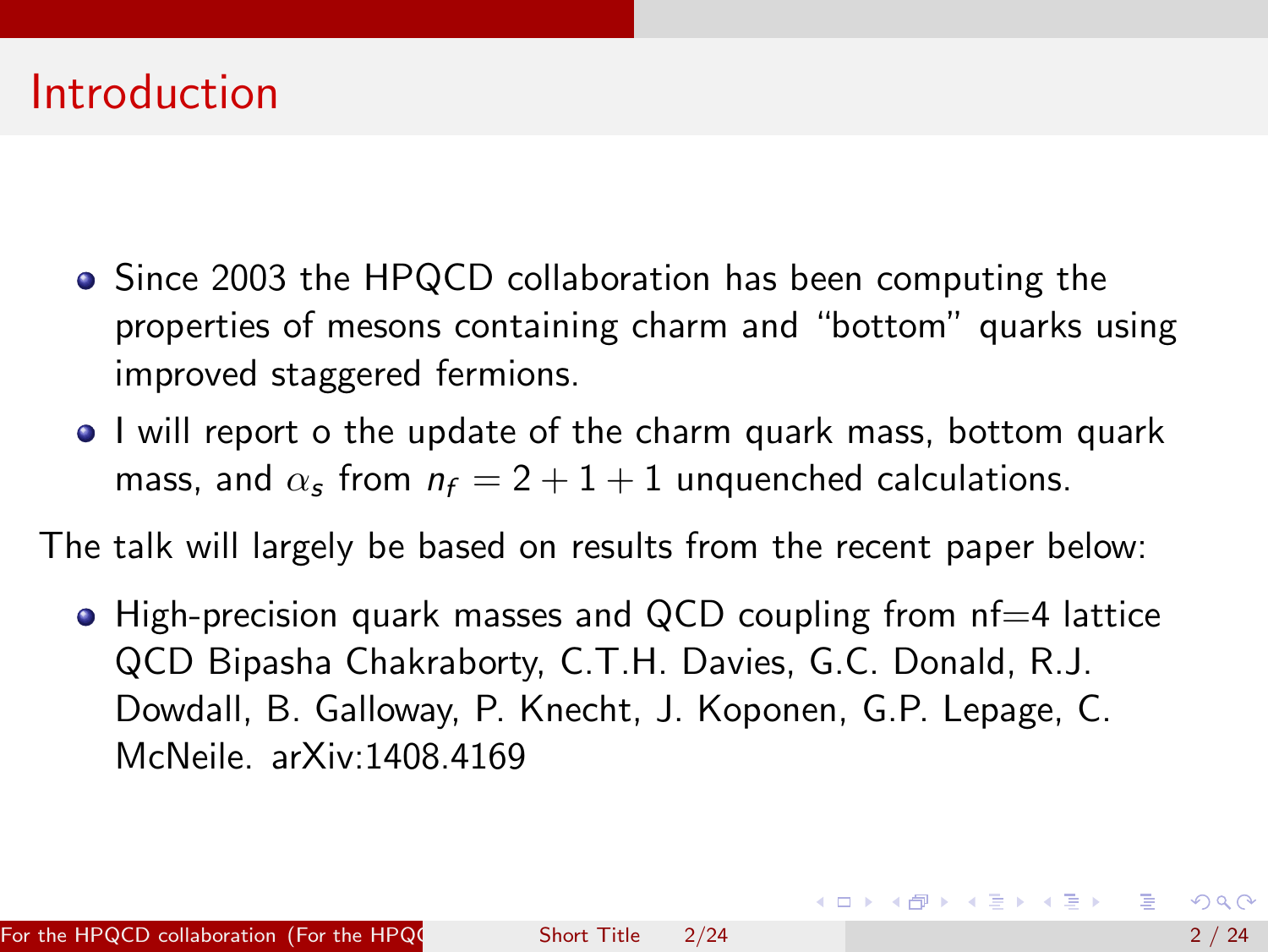# Basic idea of lattice QCD

#### What needs to be done

The equations of lattice QCD are numerically solved in Euclidean space via a Monte Carlo process.

Supercomputer Generate gauge configurations ("snapshots of the QCD vacuum")

Supercomputer Compute quark propagators.

Supercomputer Combine quark propagators into meson correlators and average over spatial volume  $c(t)$ .

- PC Fit the meson correlators  $c(t) \sim Ae^{-mt}$  to get masses m and amplitude A (from which decay constants).
- PC Repeat calculations for different quark masses and lattice spacings and take the continuum limit.

 $A \cup B \rightarrow A \oplus B \rightarrow A \oplus B \rightarrow A \oplus B$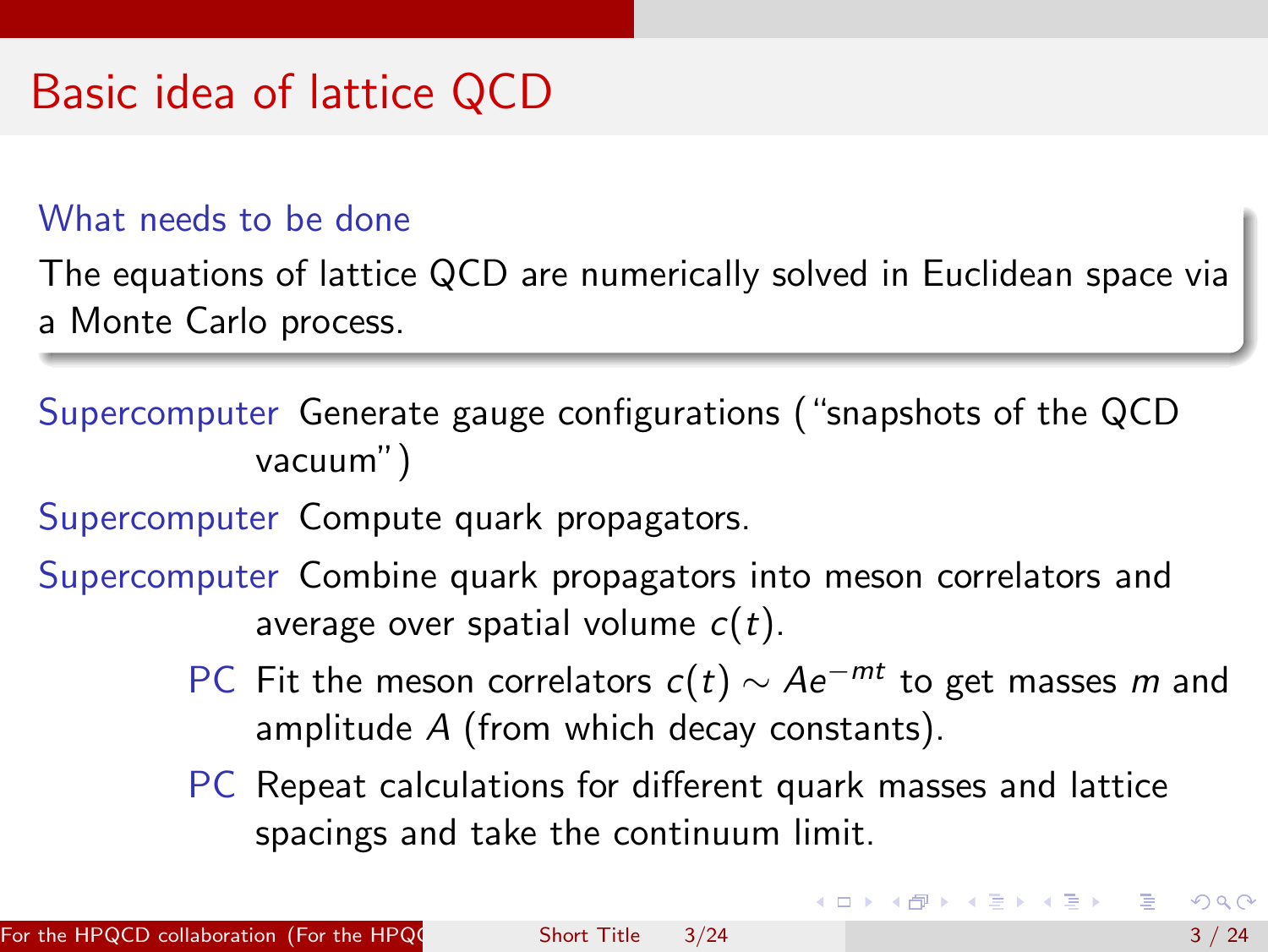# The HISQ action

- There are many different choices for the lattice version of the Dirac operator.
- The HISQ (Highly Improved Staggered Action) action was designed by HPQCD to have reduced lattice spacing dependence over previous improved staggered actions (hep-lat/0610092).
- The leading lattice spacing corrections to continuum for the HISQ action are  $O(\alpha_s a^2)$ .
- The next "best" fermion action has leading lattice spacing corrections to continuum of  $O(a^2)$ .
- For example at a = 0.09 fm,  $am_c = 0.4$ , the discretization errors in the decay constant of the  $\eta_c$  are  $O(2\%)$  (1203.3862).

<span id="page-3-0"></span>イロン イ部ン イヨン イヨン 一番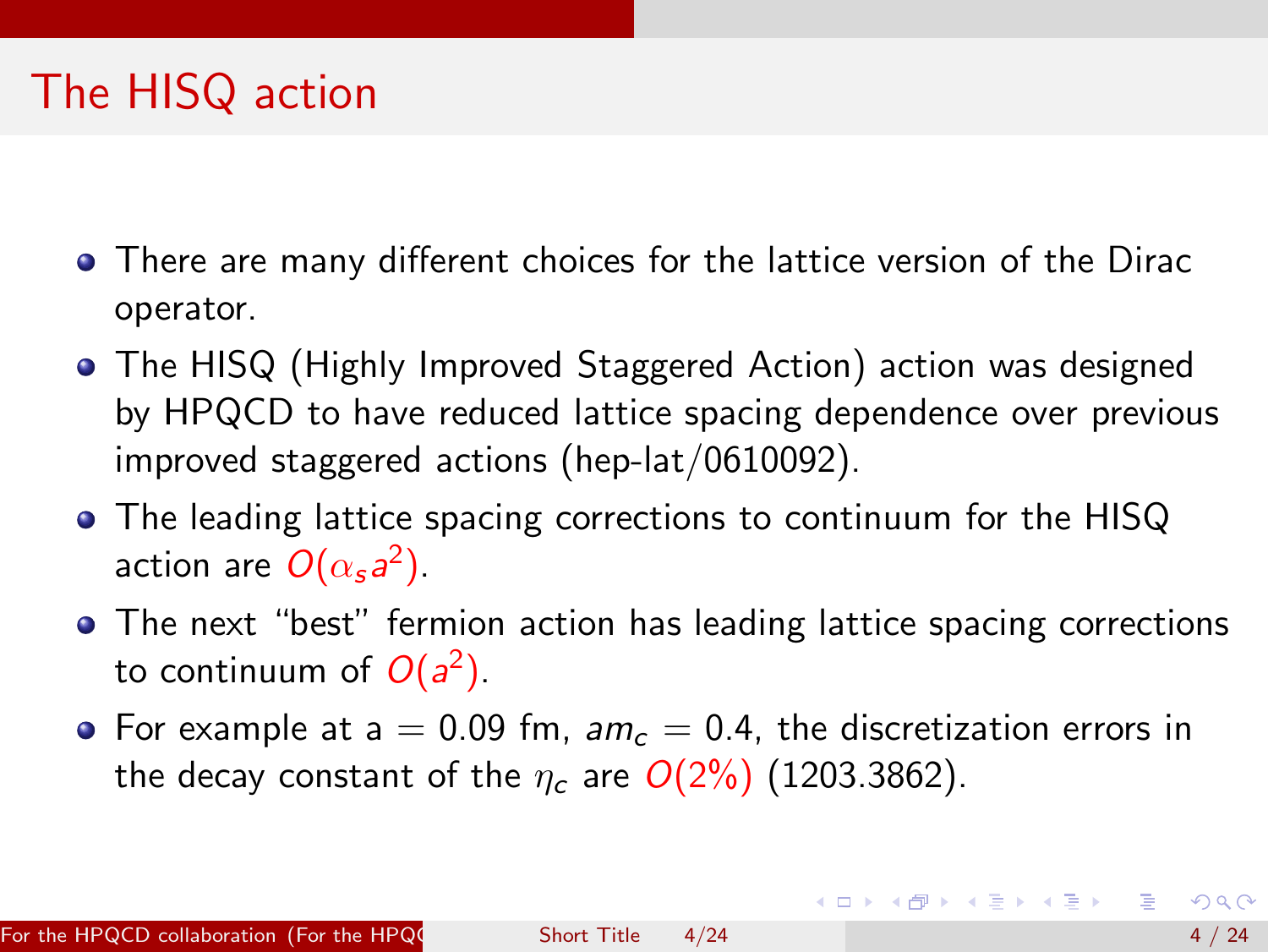## Parameters of lattice QCD calculation

- In 2001 MILC, collaboration started generating gauge configs with ASQTAD staggered sea quarks (0903.3598). Used as basis for first HPQCD calculations.
- In 2008, the MILC collaboration started generating gauge configurations with HISQ staggered (light, strange, charm) sea quarks (1212.4768)
- <span id="page-4-0"></span>This calculation used the newer gauge configurations.
	- HISQ sea and valence quarks.
	- Lattice spacings used  $= 0.15, 0.12, 0.09, 0.06$  fm. (Lattice spacing fixed from  $w_0$ , Wilson flow).
	- Physical pion masses included.
	- Valence heavy-heavy data included in the analysis.
	- The finest lattice spacing was 0.06 fm, compared to 0.045 fm in the old  $n_f = 2 + 1$  analysis (runs planned with [se](#page-3-0)a [H](#page-5-0)[I](#page-3-0)[S](#page-4-0)[Q](#page-5-0) [q](#page-0-0)[uar](#page-23-0)[ks](#page-0-0)[\).](#page-23-0)  $OQ$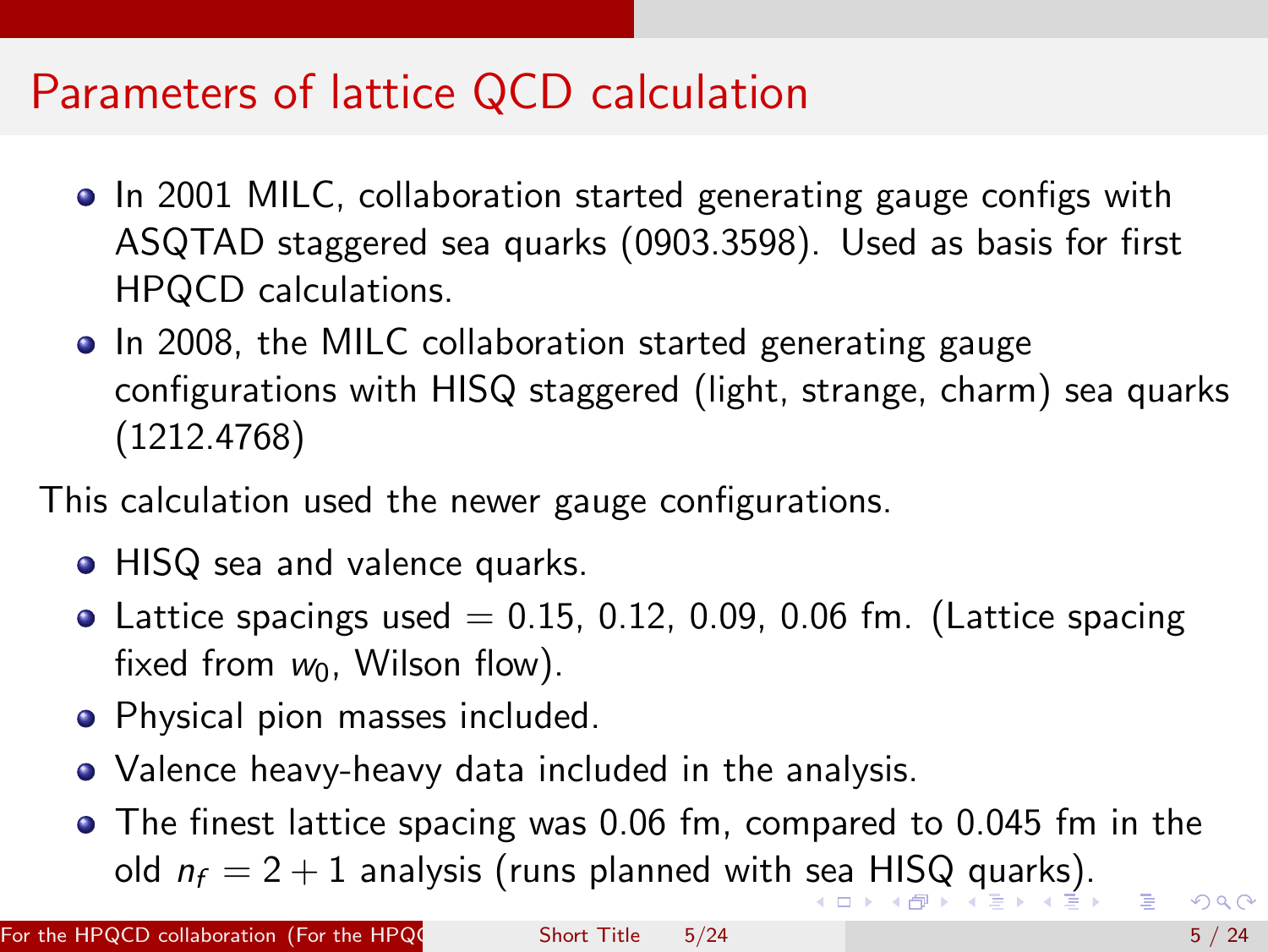# Extracting the quark masses and coupling

See short review on extracting quark masses and couplings from lattice QCD. (McNeile, 1306.3326).)

- Adjust the inputed quark masses to reproduce subset of hadron spectrum.
- Quark masses need to be converted to  $\overline{MS}$  and evolved to a constant scale.
- Renormalisation factors cancel in ratio of quark masses.
- Lattice perturbation is more complicated than continuum perturbative theory, so normally use numerical/non-perturbative method.
- <span id="page-5-0"></span>**If the continuum limit of suitable physical quantity is taken, then** continuum perturbation calculation can be used.
	- Moments method:
		- arXiv:0907.2110, K.G. Chetyrkin et al. (for example)
		- arXiv:0805.2999, HPQCD  $+$  K.G. Chetyrkin, J.H. Kuhn, M. Steinhauser, C. Sturm
		- a arXiv:1004.4285 HPQCD, update to inc[lud](#page-4-0)[e b](#page-6-0)[o](#page-4-0)[tto](#page-5-0)[m](#page-6-0)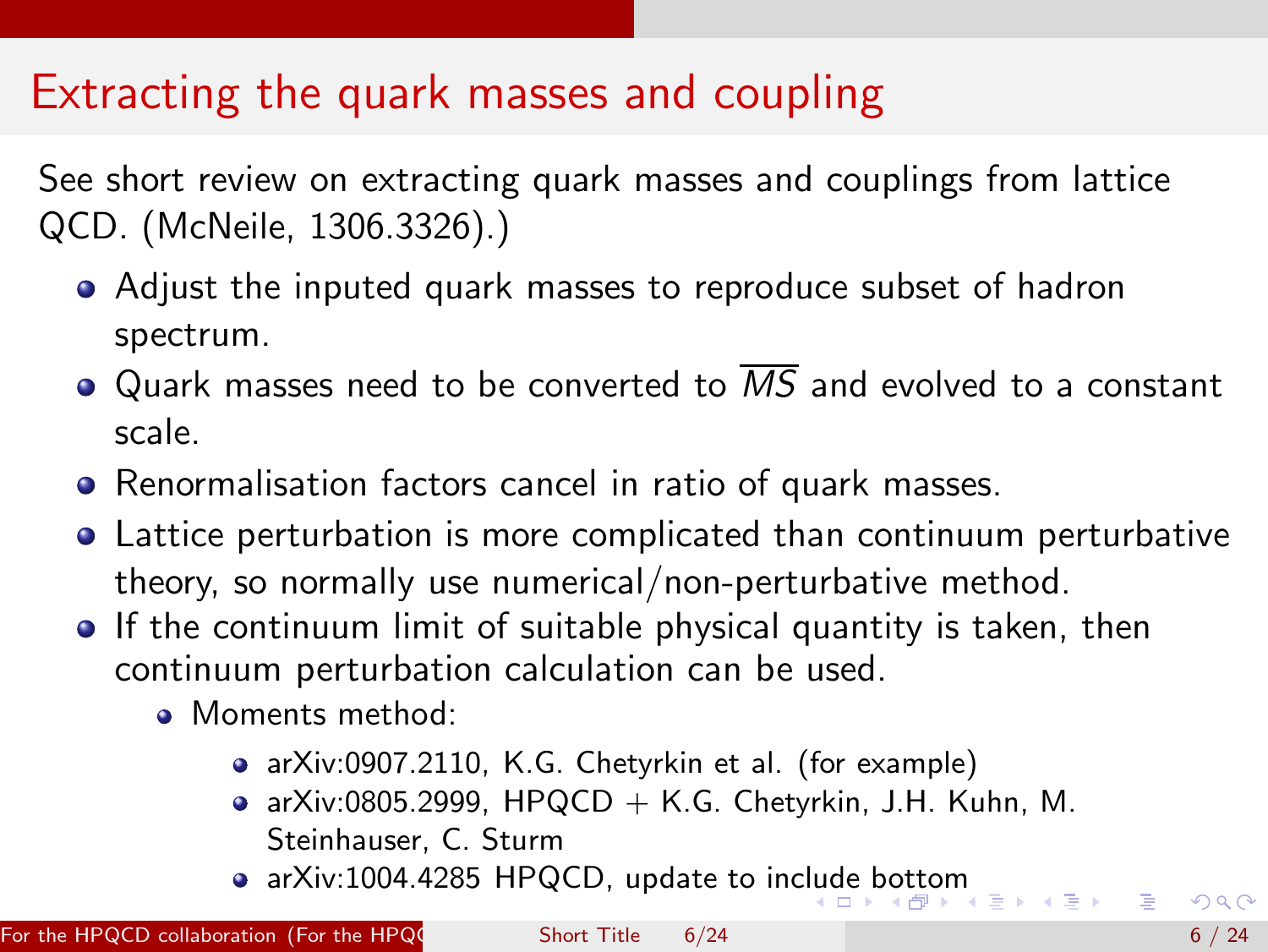### Moments method

 $j_5 = \overline{\psi}_h \gamma_5 \psi_h$ :

$$
G(t) = a^6 \sum_{\mathbf{x}} (am_{0h})^2 \langle 0|j_5(\mathbf{x}, t)j_5(0, 0)|0\rangle
$$

where  $m_{0h}$  is the heavy quark's bare mass. The moments of  $G(t)$  are simple to analyze:

<span id="page-6-0"></span>
$$
G_n \equiv \sum_t (t/a)^n G(t)
$$

Replacing the moments with reduced moments:

$$
R_n \equiv \begin{cases} G_4/G_4^{(0)} & \text{for } n = 4, \\ \frac{am_{\eta_h}}{2am_{0h}} \left( G_n/G_n^{(0)} \right)^{1/(n-4)} & \text{for } n \ge 6, \end{cases}
$$

where  $\,G^{(0)}_{n}\,$  is the moment in lowest-order weak-coupling lattice perturbation theory. **K ロ ▶ K 御 ▶ K 唐 ▶ K 唐 ▶ 『唐** 

For the HPQCD collaboration (For the HPQC  $\,$  Short Title  $\,$  7/24  $\,$  7/24  $\,$  7/24  $\,$  7/24  $\,$  7/24  $\,$  7/24  $\,$  7/24  $\,$  7/24  $\,$  7/24  $\,$  7/24  $\,$  7/24  $\,$  7/24  $\,$  7/24  $\,$  7/24  $\,$  7/24  $\,$  7/24  $\$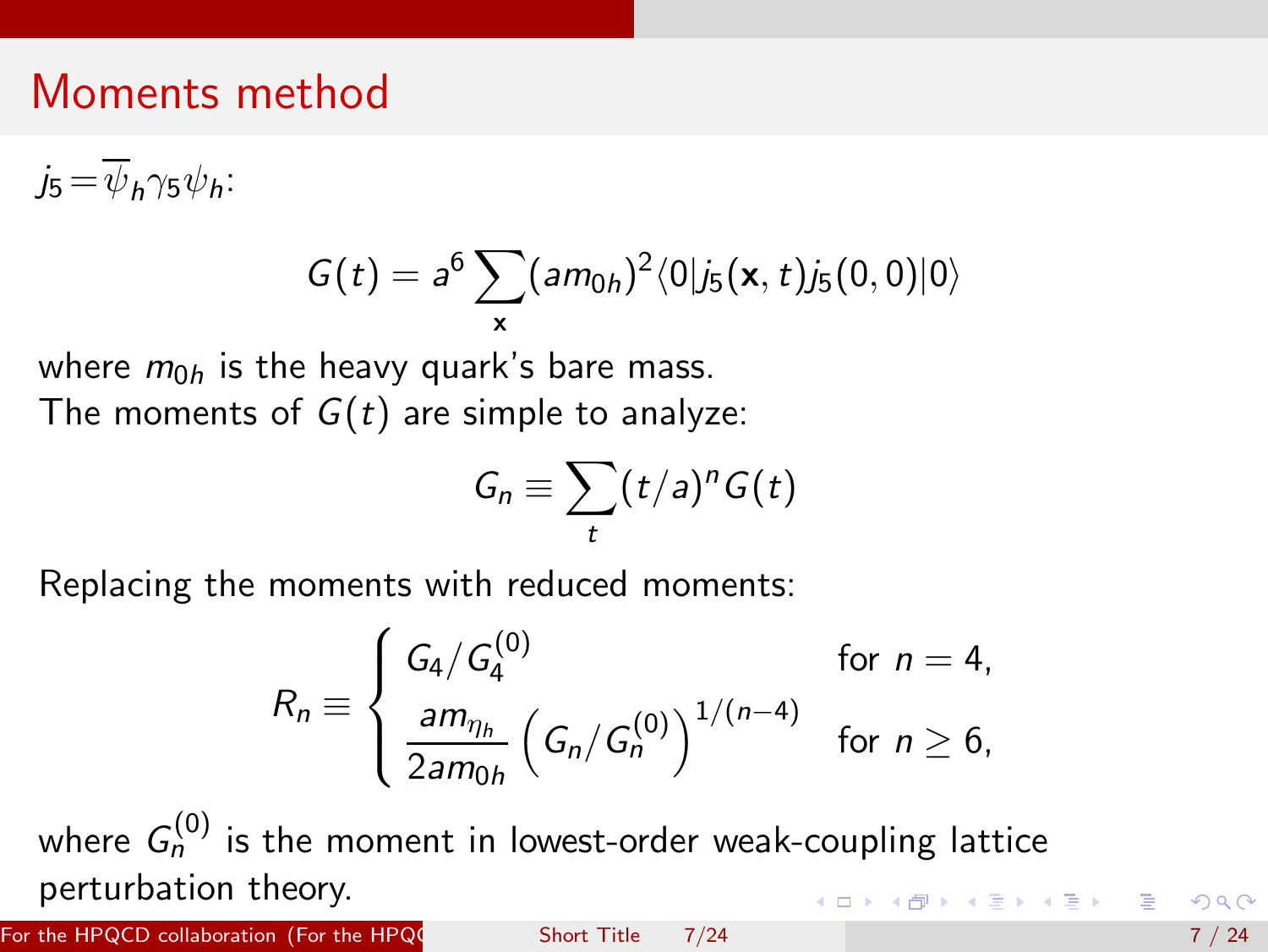#### Fit model for reduced moments

The reduced moments are analyzed using the fit model below with Bayesian fits.

$$
R_n = \begin{cases} 1 & \text{for } n = 4 \\ m_{\eta_h}/2\xi_m m_h(\xi_\alpha \mu) & \text{for } n \ge 6 \end{cases}
$$
  
×  $r_n(\alpha_{\overline{\text{MS}}}(\xi_\alpha \mu), \mu)$   
×  $\left(1 + d_n^{\text{cond}} \frac{\langle \alpha_s G^2 / \pi \rangle}{(2m_h)^4}\right)$   
×  $\left(1 + d_n^{h,c} \frac{m_{0h}^2 - m_{0c}^2}{m_{0h}^2}\right)$   
+  $\left(\frac{am_{\eta_h}}{2.2}\right)^2 \sum_{i=0}^N c_i(m_{\eta_h}, n) \left(\frac{am_{\eta_h}}{2.2}\right)^{2i}$ 

where  $r_n$  is the continuum perturbative factor. known through  $\alpha_{\sf s}^3$  for moments with  $n = 4,6, 8, 10$ . K ロ ▶ K @ ▶ K 할 ▶ K 할 ▶ . 할 → 9 Q @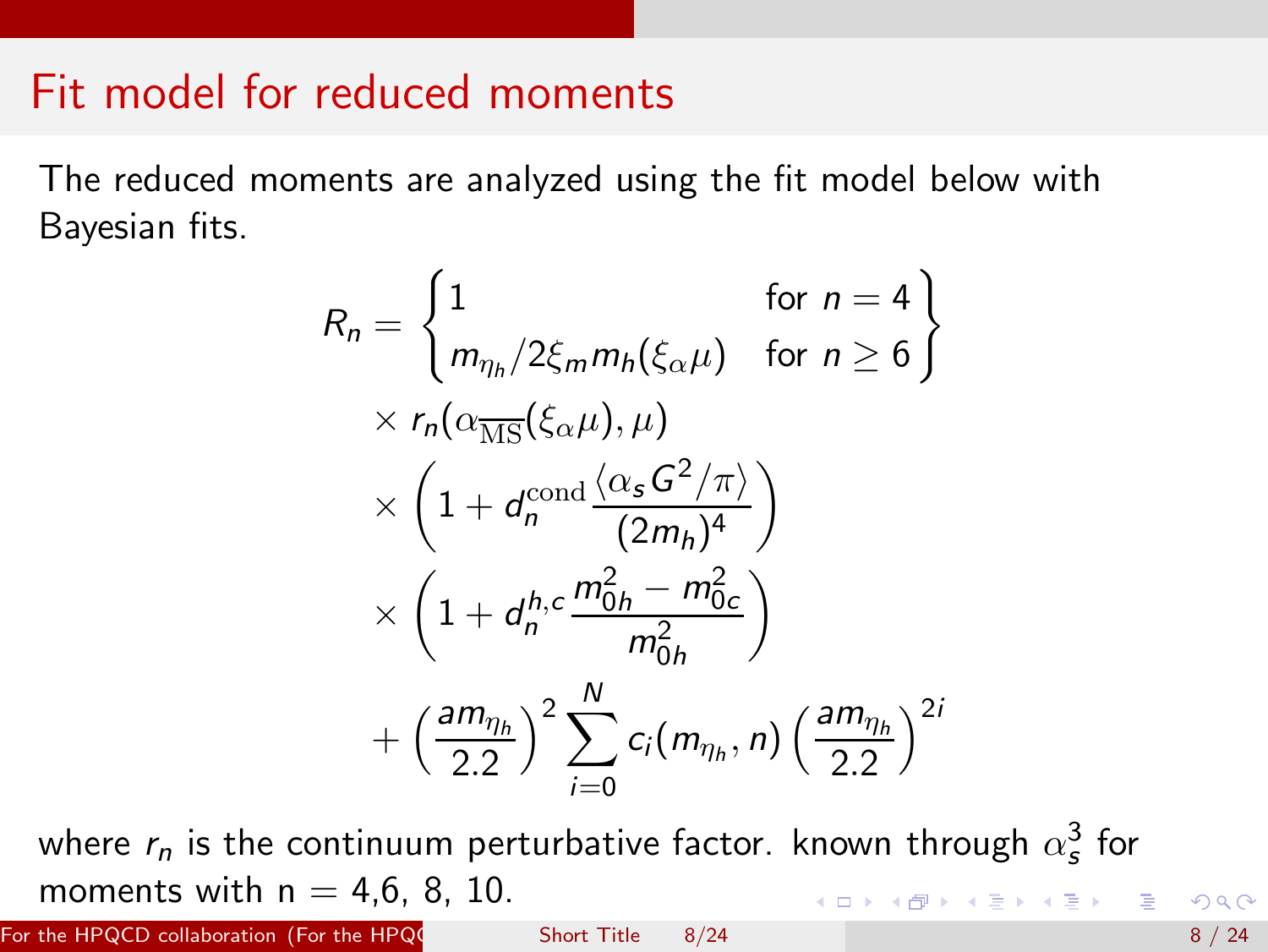# Continuum limit of  $R_n$  moments.

#### Charm-charm moments.



∍

Ξ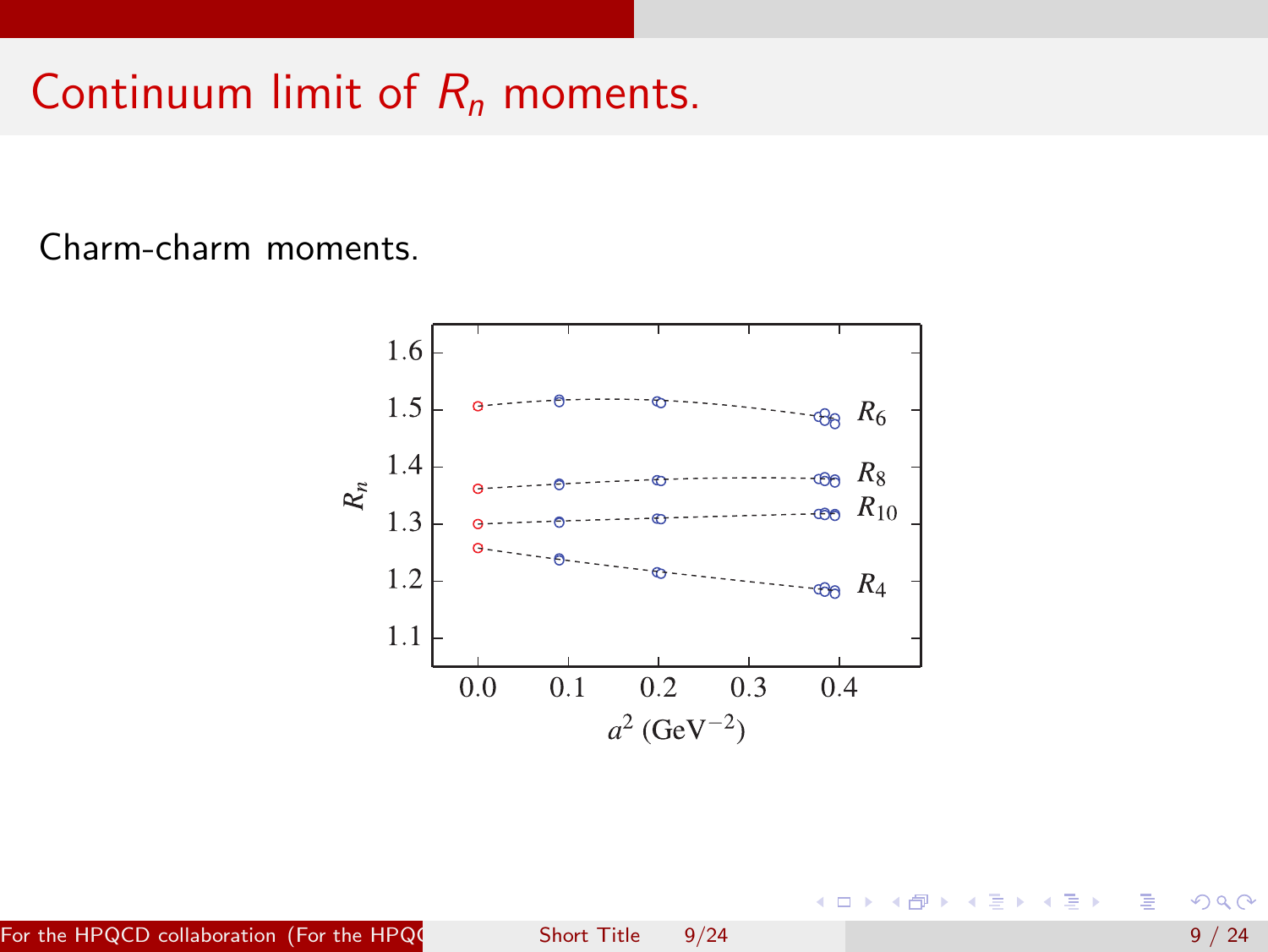## Summary of  $n_f = 4$  analysis of the moments

The  $R_4$  moment is sensitive to the coupling

$$
\alpha_{\overline{\rm MS}}(M_Z, n_f = 5) = 0.11881(86).
$$

This agrees well with 0.1183(7) from our  $n_f = 3$  analysis(arXiv:1004.4285) It also agrees well with the current world average 0.1185(6) from the PDG.

$$
m_c(\mu, n_f = 4) = \begin{cases} 0.9915(57) \,\text{GeV} & \mu = 3m_c \\ 0.9896(69) \,\text{GeV} & \mu = 3 \,\text{GeV} \\ 1.281(11) \,\text{GeV} & \mu = m_c. \end{cases}
$$

These agree to within a standard deviation with our previous  $n_f = 3$ analysis (arXiv:1004.4285) which gave 0.986(6) GeV for the mass at 3 GeV.

4 ロ ト 4 何 ト 4 ヨ ト 4 ヨ ト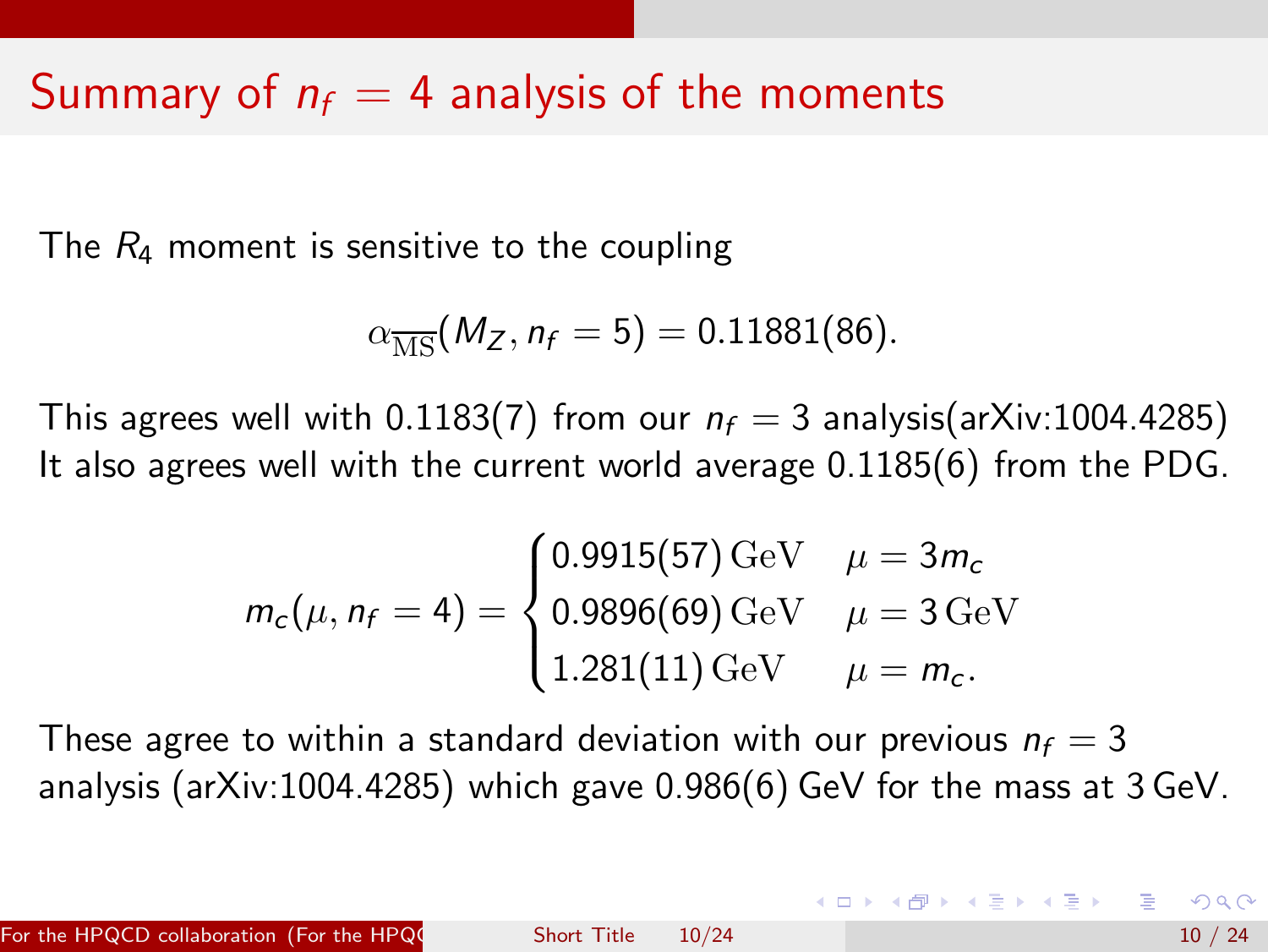#### Joint  $n_f = 3$ ,  $n_f = 4$  Results

- $\bullet$  Our earlier  $n_f = 3$  analysis is more accurate than our new analysis because it includes results from a smaller lattice spacing (0.045 fm)
- The smaller lattice spacing also allowed us to include the b mass
- To merge our  $n_f = 3$  and  $n_f = 4$  results, we use the old code to generate predictions for  $m_h(\mu = 3m_h, n_f = 4)$  at several values of  $m_{\eta_h}$ : 2.98, 4.6, 6.2, 7.8 and 9.4 GeV.

The results of a joint analysis of  $n_f = 4$  and  $n_f = 3$  data sets.

$$
m_c(3 \,\text{GeV}, n_f = 4) = 0.9864(41) \,\text{GeV},
$$

$$
m_b(10 \,\text{GeV}, n_f = 5) = 3.625(25) \,\text{GeV},
$$

$$
m_b/m_c = 4.54(3),
$$

$$
\alpha_{\overline{\text{MS}}}(M_Z, n_f = 5) = 0.11856(53).
$$

For the HPQCD collaboration (For the HPQC Short Title  $11/24$  11 / 24  $11/24$ 

イロト イ母 トイヨ トイヨ トー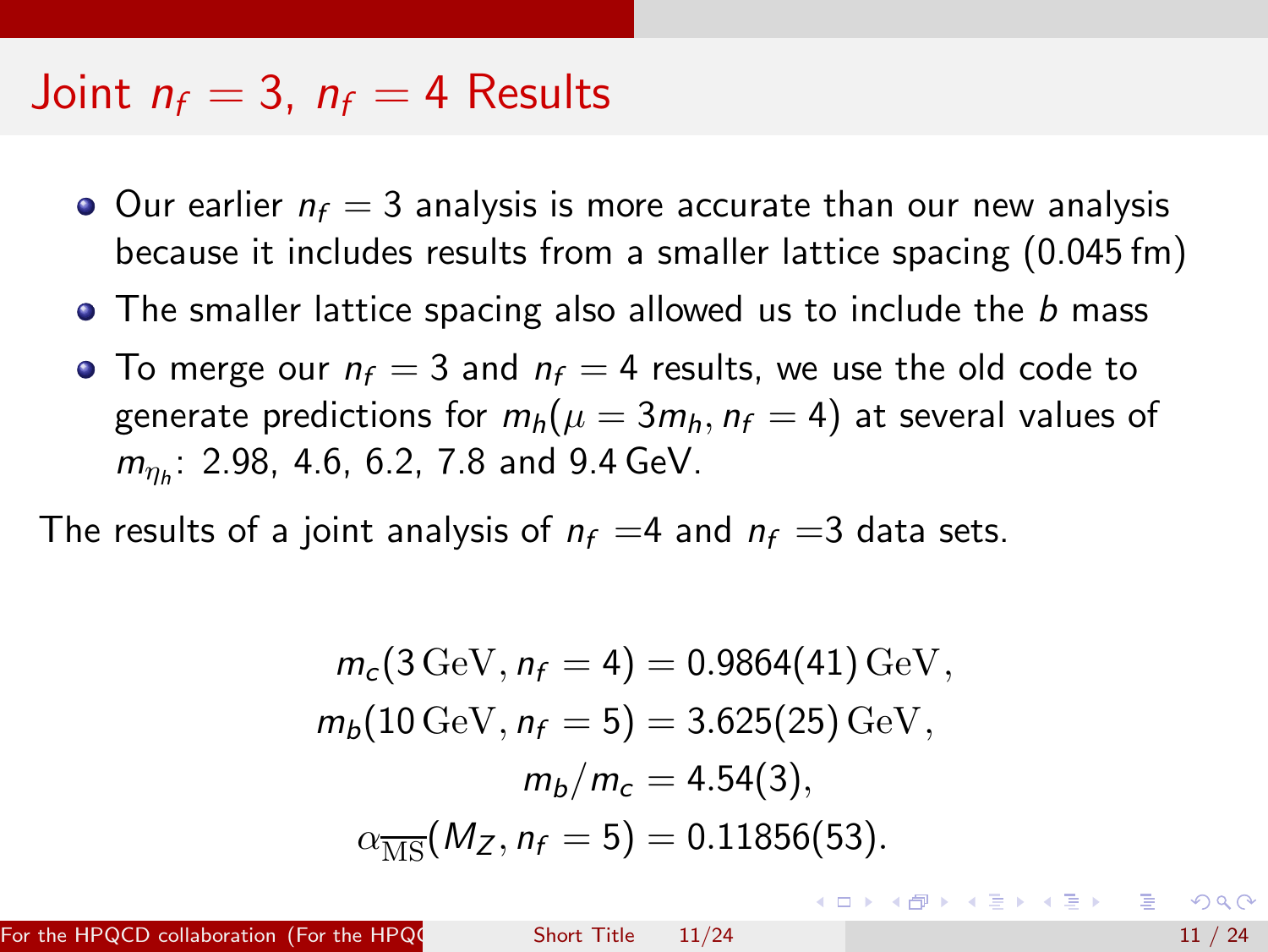## Continuum extrapolation of  $m_c/m_s$  ratio



For the HPQCD collaboration (For the HPQC Short Title  $12/24$  12 / 24 12 / 24

<span id="page-11-0"></span> $2Q$ 

目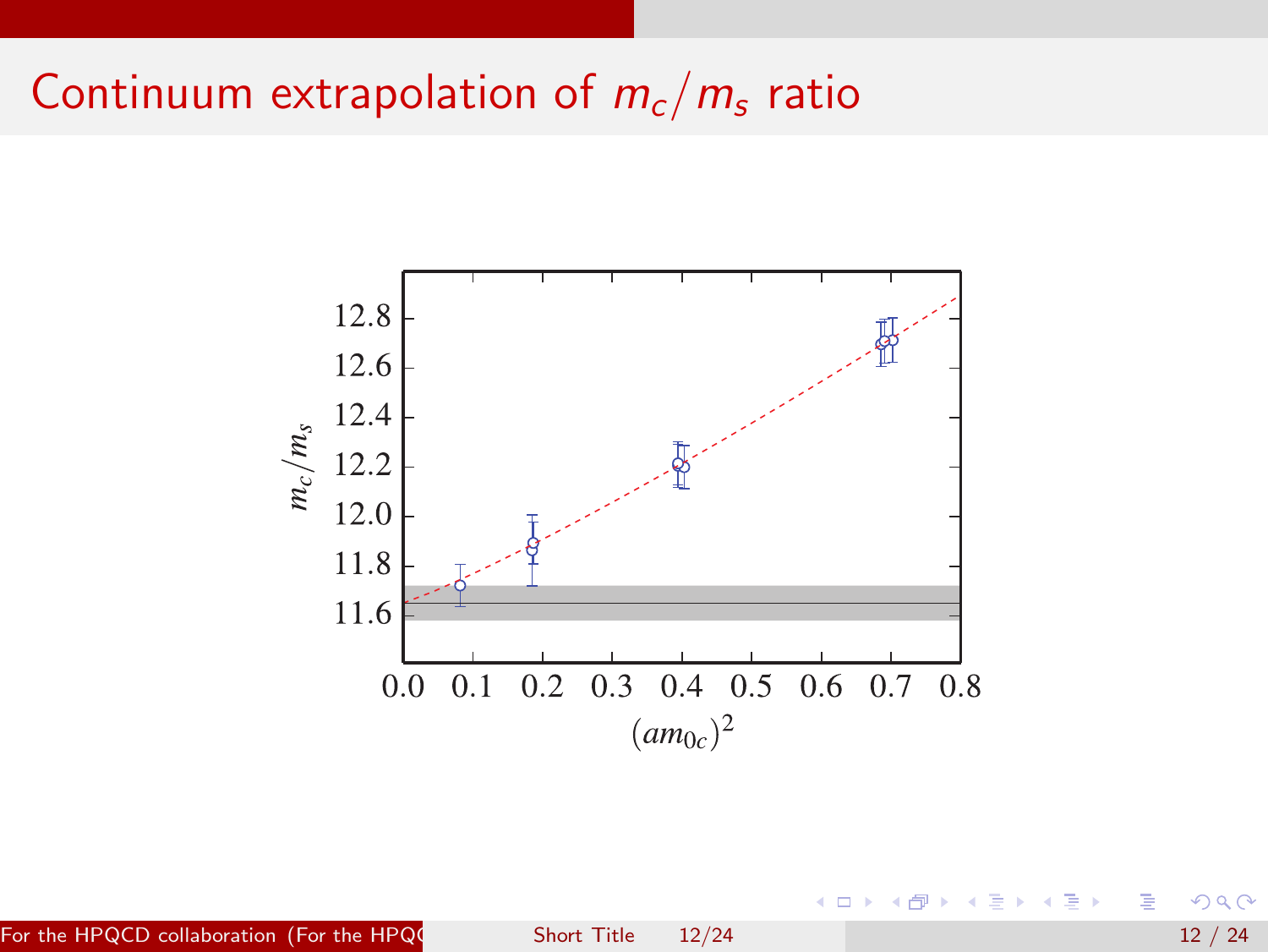# Summary of  $m_c/m_s$  ratio



$$
m_{s}(\mu, n_{f} = 3) = \begin{cases} 94.0(6) \,\text{MeV} & \mu = 2 \,\text{GeV} \\ 84.9(6) \,\text{MeV} & \mu = 3 \,\text{GeV}. \end{cases}
$$

For the HPQCD collaboration (For the HPQC Short Title  $13/24$  13 / 24

<span id="page-12-0"></span>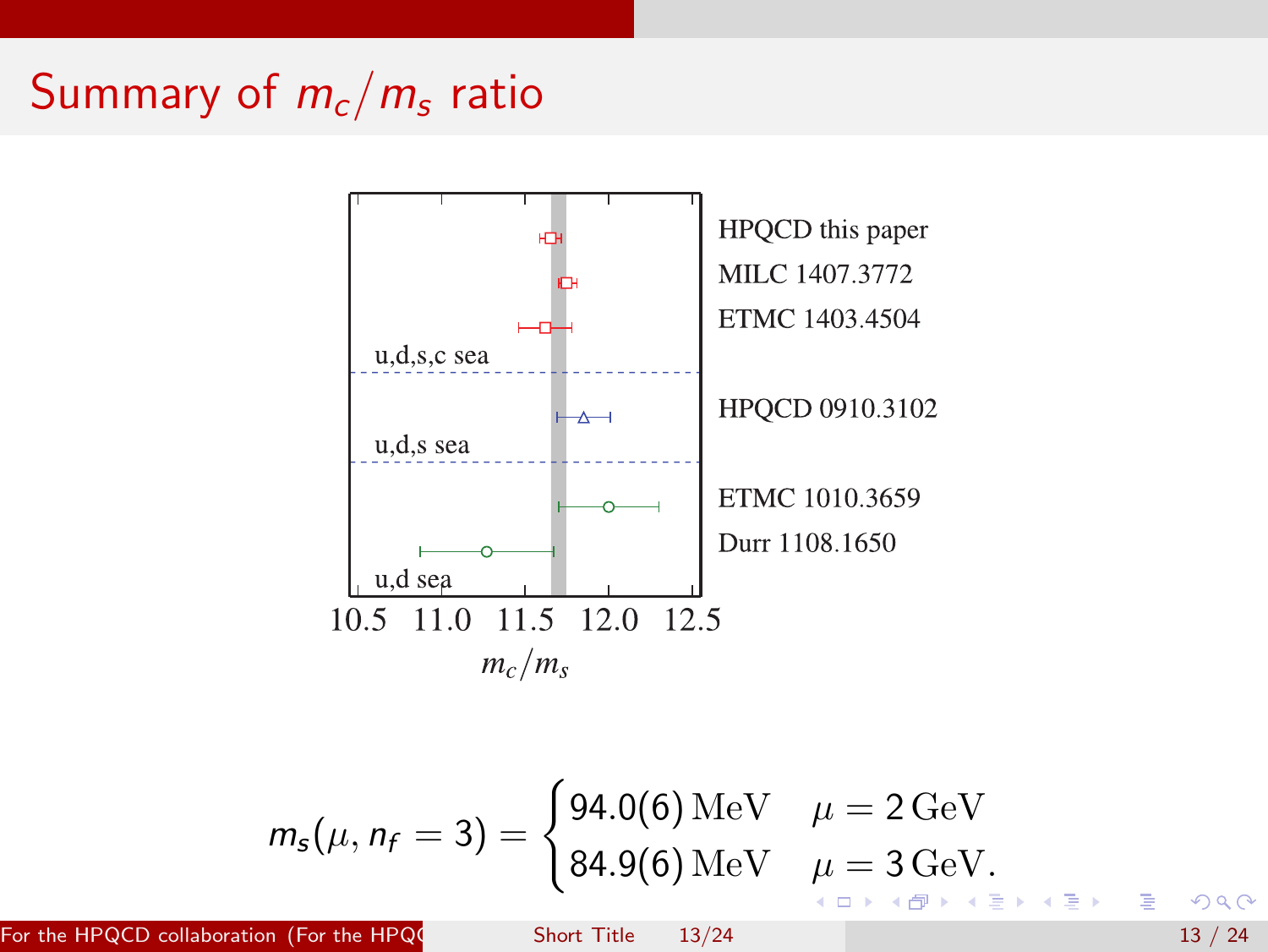## Testing the Georgi-Jarlskog relation

- The quarks and leptons are included in the same multiplets in GUTs.  $\bullet$
- Sometimes this gives predictions for relations between quark and lepton masses.

From Georgi-Jarlskog relation, Phys.Lett. B86 (1979) 297-300, 698 citations.

$$
\frac{m_b}{m_s} = \frac{3m_\tau}{m_\mu} = 50.45
$$

This is over 5  $\sigma$  from the HPQCD value of 52.90(44).

- There are threshold corrections from SUSY which modify the Georgi-Jarlskog relation.
- Ross and Serna, arXiv:0704.1248, Phys.Lett. B664 (2008) 97-102

<span id="page-13-0"></span>**K ロ ト K 伺 ト K ヨ ト K ヨ ト**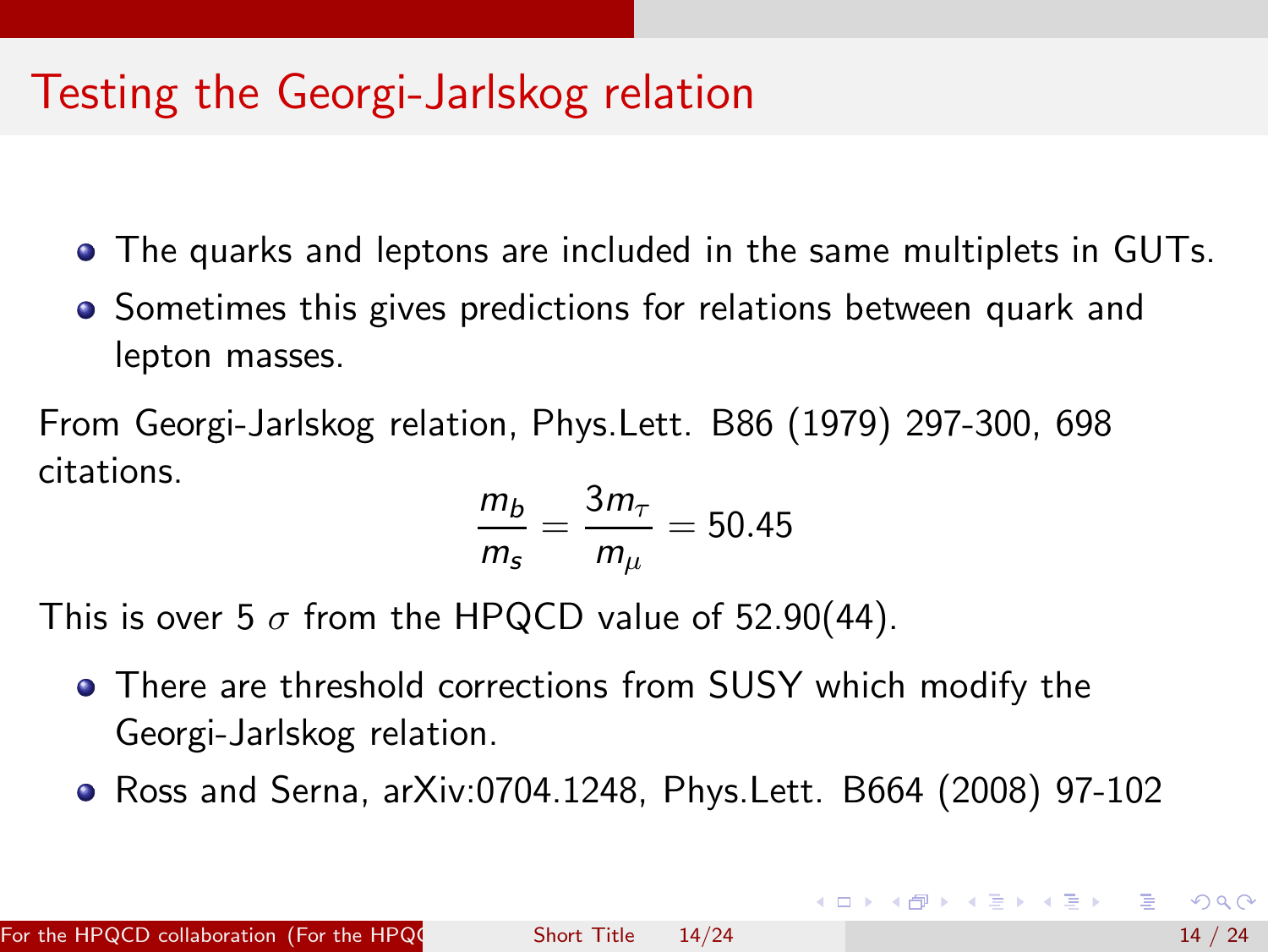## Error budget in arXiv:1408.4169

The errors in  $m_c$ ,  $m_b$  and  $\alpha_s$  are broken down into component errors.

|                                                        | $m_c(3)$ | $m_b(10)$       | $m_h/m_c$ | $\overline{K_{\text{TC}}}(M_Z)$ |  |
|--------------------------------------------------------|----------|-----------------|-----------|---------------------------------|--|
| Perturbation theory                                    | 0.1      | 0.1             | 0.1       | 0.2                             |  |
| Statistical, $n_f = 3$ errors                          | 0.3      | 0.6             | 0.5       | 0.4                             |  |
| $a^2 \rightarrow 0$ extrapolation                      | 0.1      | 0.2             | 0.3       | 0.2                             |  |
| $\delta m_{uds}^{\rm sea} \rightarrow 0$ extrapolation | 0.1      | 0.1             | 0.1       | 0.0                             |  |
| $\delta m_c^{\rm sea} \rightarrow 0$ extrapolation     | 0.1      | 0.1             | 0.0       | 0.0                             |  |
| Uncertainty in $w_0$ , $w_0/a$                         | 0.1      | 0.1             | 0.1       | 0.1                             |  |
| $\delta m_{\eta_c}$ : electromag., annih.              | 0.1      | 0.0             | 0.1       | 0.0                             |  |
| Total:                                                 | 0.42%    | $\sqrt{0.70\%}$ | $0.65\%$  | በ 48%                           |  |

• Reduced errors from smaller lattice spacing and higher statistics.

イロト イ団ト イヨト イヨト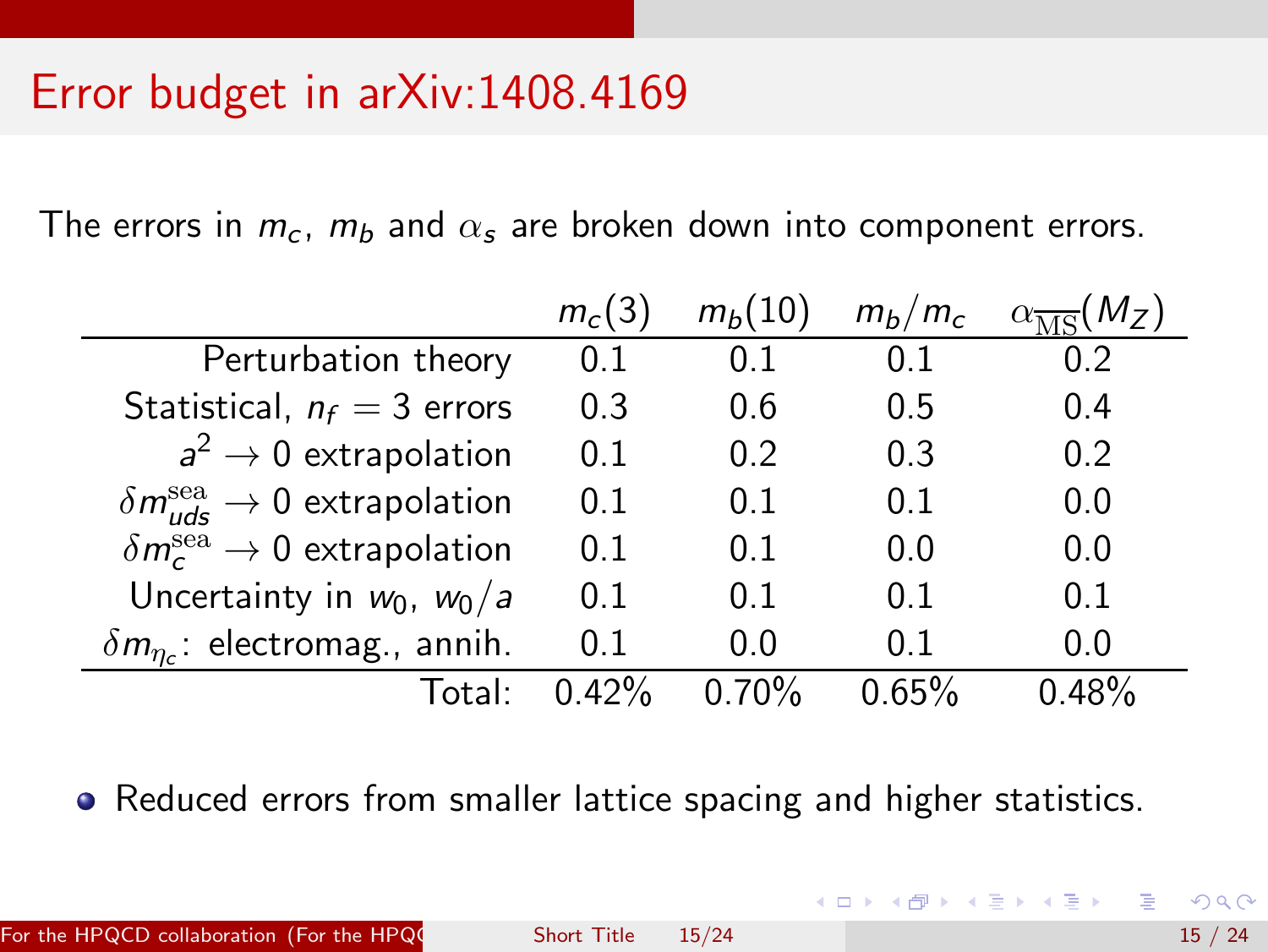#### Are more accurate results required?

- Can the errors on  $m_c$ ,  $m_b$ ,  $\alpha_s$  be reduced?
- Do we need more accurate values of  $m_c$ ,  $m_b$ ,  $\alpha_s$ ?

Expected Precision of Higgs Boson Partial Widths within the Standard Model G. Peter Lepage, Paul B. Mackenzie, Michael E. Peskin. e-Print: arXiv:1404.0319

- BSM physics may contribute to the Higgs couplings.
- Precision standard model calculations of the Higgs couplings required with experimental measurements to expose possible BSM contribution.

スター スライ スライ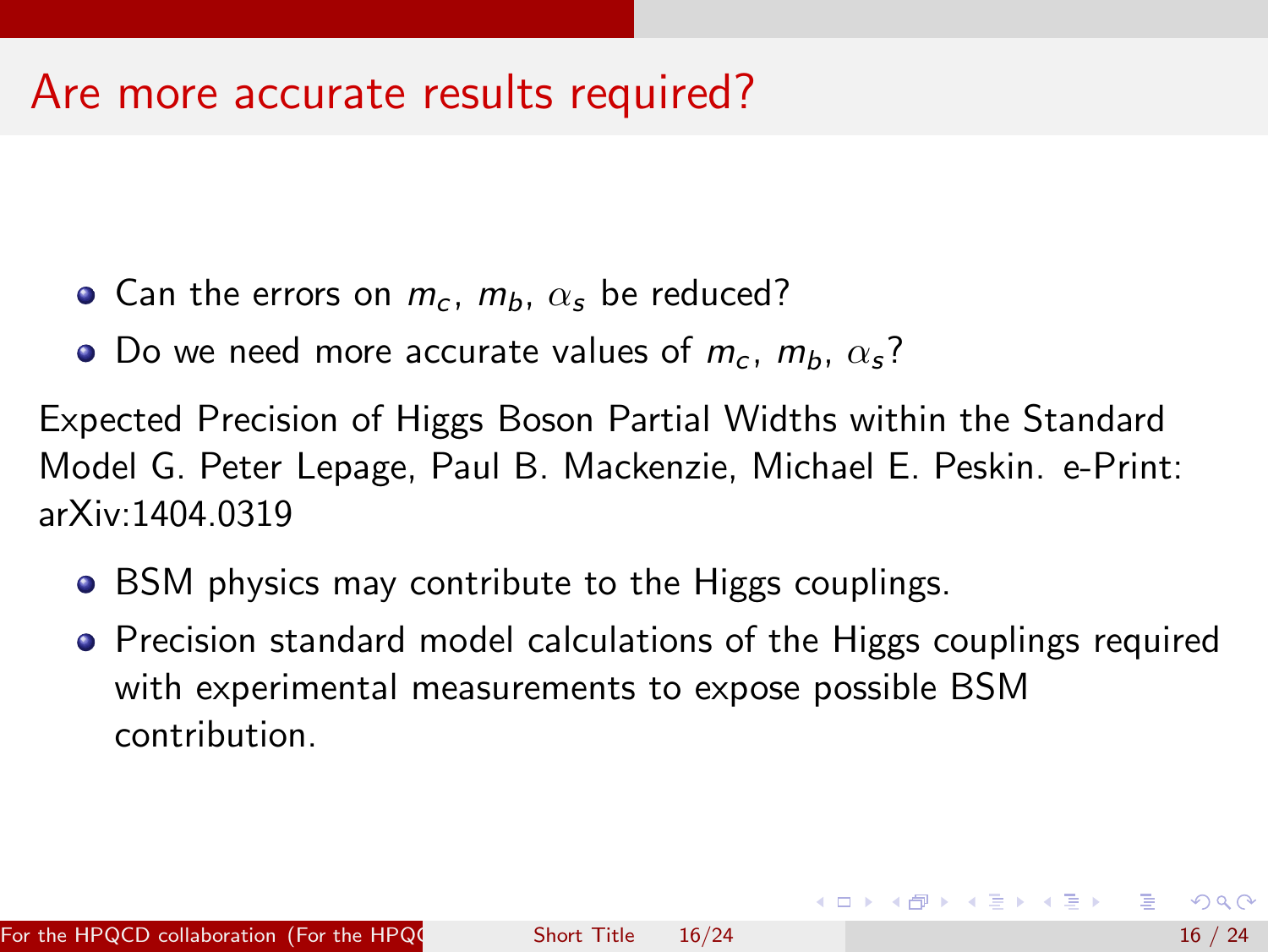#### Parameter dependence of Higgs couplings

- As part of Snowmass process(1401.6075) there have been some studies at looking for BSM contributions to Higgs decay.
- See analysis by Peskin 1312.4974

Decay of the Higgs to two particles  $A\overline{A}$  in the Standard Model is

$$
\Gamma(h \to A\overline{A}) = \frac{G_F}{\sqrt{2}} \frac{m_h m_A^2}{4\pi} \mathcal{F}
$$

The  $F$  factor contains the perturbative factors.

**If A** is the bottom or charm quark, then the errors on the quark masses are an important contribution to the decay rate.

Parameterize the uncertainty on the Higgs decay on A

$$
\delta_A = \frac{1}{2} \frac{\Delta \Gamma(h \to A\bar{A})}{\Gamma(h \to A\bar{A})}.
$$

For the HPQCD collaboration (For the HPQC Short Title  $17/24$  17 / 24

**K ロ ▶ | K 母 ▶ | K ヨ ▶ | K ヨ ▶**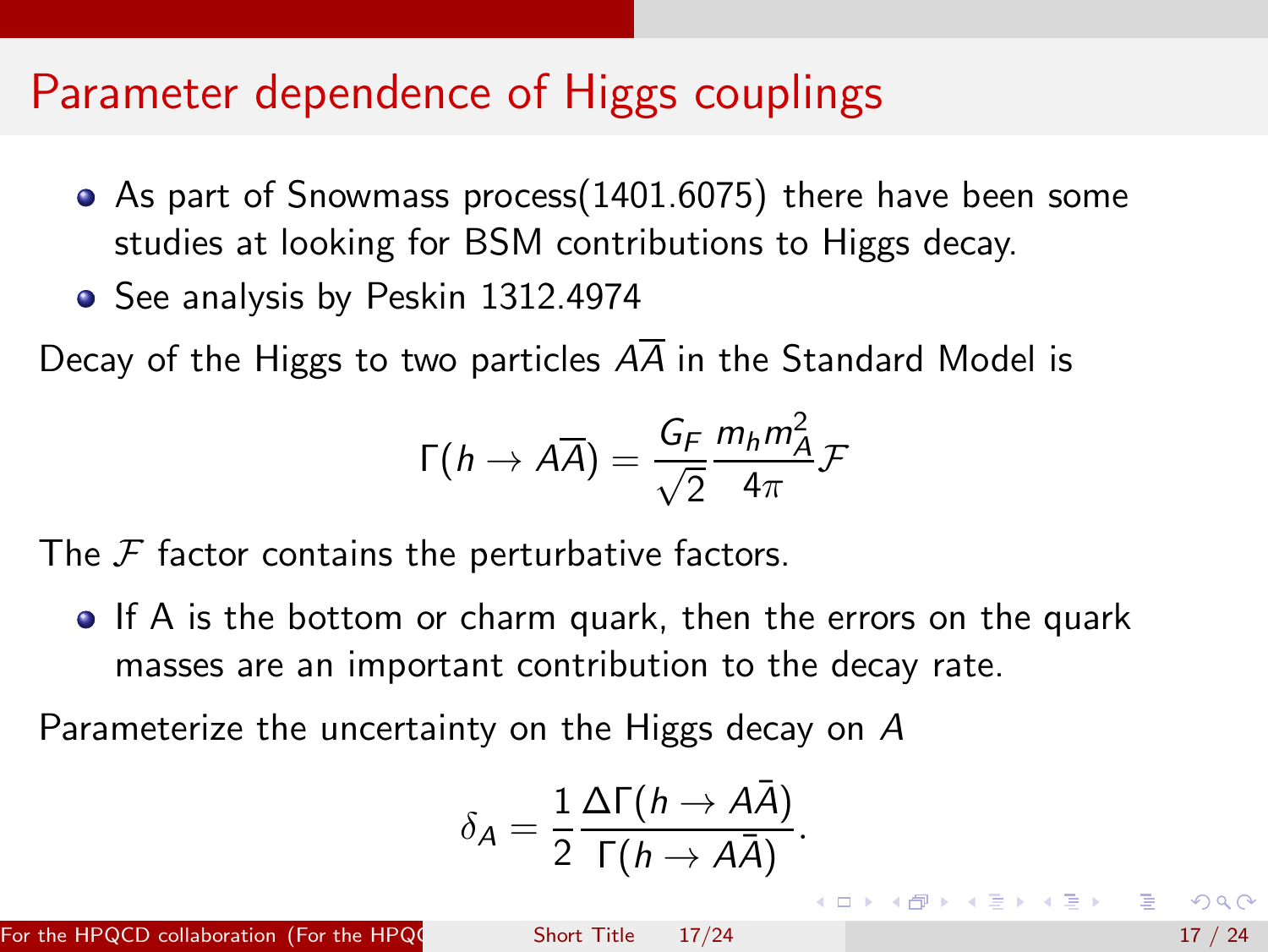# Improvements in lattice QCD moment calculations

Repeat this moment analysis with the "conservative" improvements"

LS work at lattice spacing 0.03 fm

- $LS<sup>2</sup>$  work at lattice spacing 0.023 fm
- ST 100 times the statistics
- PT 4th order in perturbation theory

#### Pessimism

**•** Fine lattice spacings will produce problems with autocorrelation of topological observables, but may not be important for more physical quantities.

#### **Optimism**

• There are many techniques in lattice QCD, which have not been used to their full potential.

イロメ イ部メ イヨメ イヨメー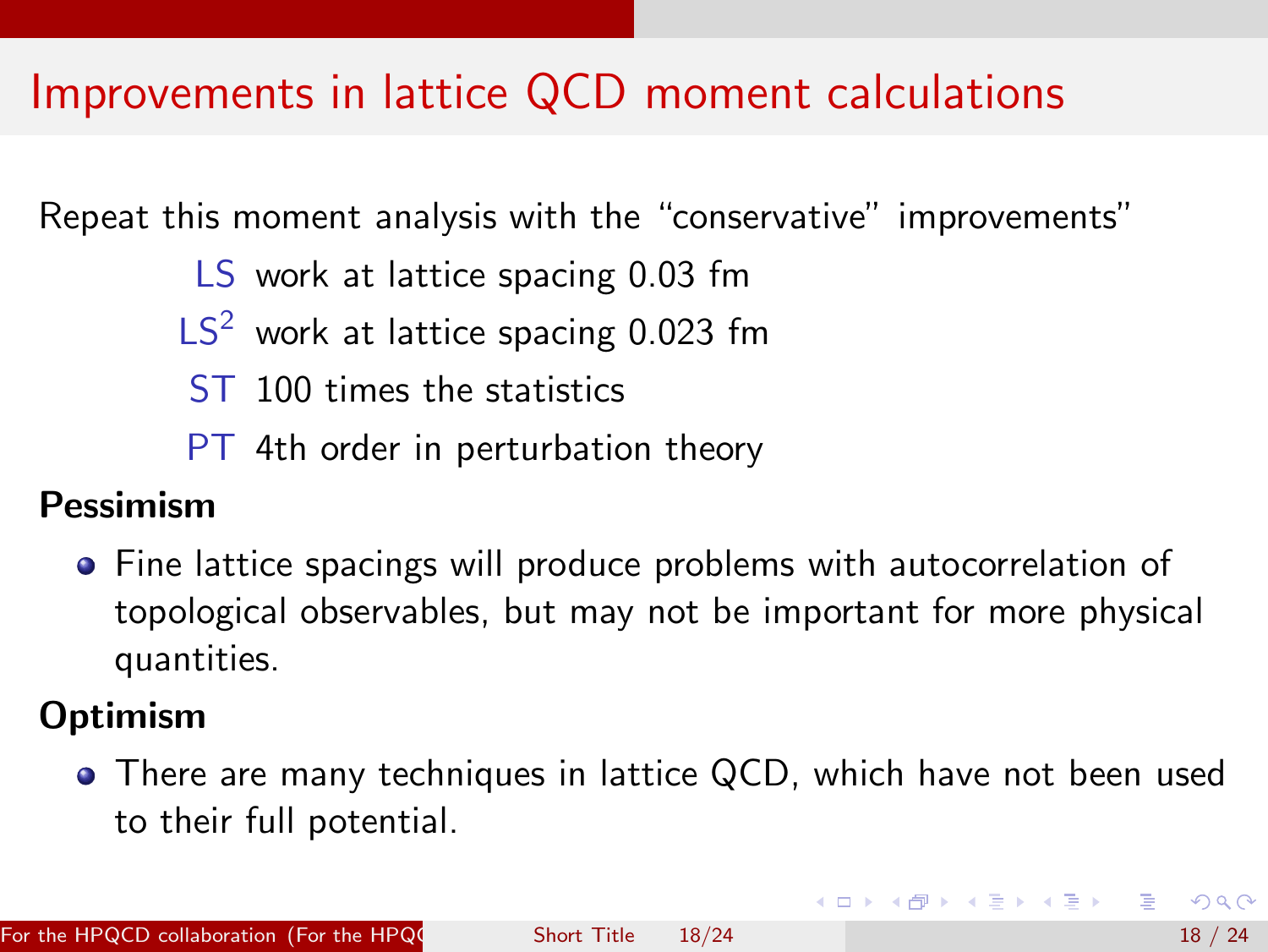# Future lattice QCD calculations and Higgs couplings

From the paper arXiv:1404.0319. Current input from HPQCD 1004.4285.

|                                                | $%$ errors        |                             |                 |            |               |                           |  |  |  |
|------------------------------------------------|-------------------|-----------------------------|-----------------|------------|---------------|---------------------------|--|--|--|
|                                                | Lattice QCD input | Higgs coupling errors       |                 |            |               |                           |  |  |  |
|                                                | $\delta m_b(10)$  | $\delta \alpha_{s}(m_{Z})$  | $\delta m_c(3)$ | $\delta_b$ | $\delta_{c}$  | $\delta_{\boldsymbol{g}}$ |  |  |  |
| current errors                                 | 0.70              | 0.63                        | 0.61            | 0.77       | 0.89          | 0.78                      |  |  |  |
|                                                |                   |                             |                 |            |               |                           |  |  |  |
| $+$ PT                                         | 0.69              | 0.40                        | 0.34            | 0.74       | 0.57          | 0.49                      |  |  |  |
| $+$ LS                                         | 0.30              | 0.53                        | 0.53            | 0.38       | 0.74          | 0.65                      |  |  |  |
| $+ LS2$                                        | 0.14              | 0.35                        | 0.53            | 0.20       | 0.65          | 0.43                      |  |  |  |
|                                                |                   |                             |                 |            |               |                           |  |  |  |
| $+$ PT $+$ LS                                  | 0.28              | 0.17                        | 0.21            | 0.30       | 0.27          | 0.21                      |  |  |  |
| $+$ PT + LS <sup>2</sup>                       | 0.12              | 0.14                        | 0.20            | 0.13       | 0.24          | 0.17                      |  |  |  |
| $+$ PT + LS <sup>2</sup> + ST                  | 0.09              | 0.08                        | 0.20            | 0.10       | 0.22          | 0.09                      |  |  |  |
|                                                |                   |                             |                 |            |               |                           |  |  |  |
| ILC goal                                       |                   |                             |                 | 0.30       | 0.70          | 0.60                      |  |  |  |
|                                                |                   |                             | 4 0 8           | 同<br>造     | $\Rightarrow$ | Þ<br>2Q                   |  |  |  |
| For the HPQCD collaboration (For the HPQ0 $\,$ |                   | <b>Short Title</b><br>19/24 |                 |            |               | 19/24                     |  |  |  |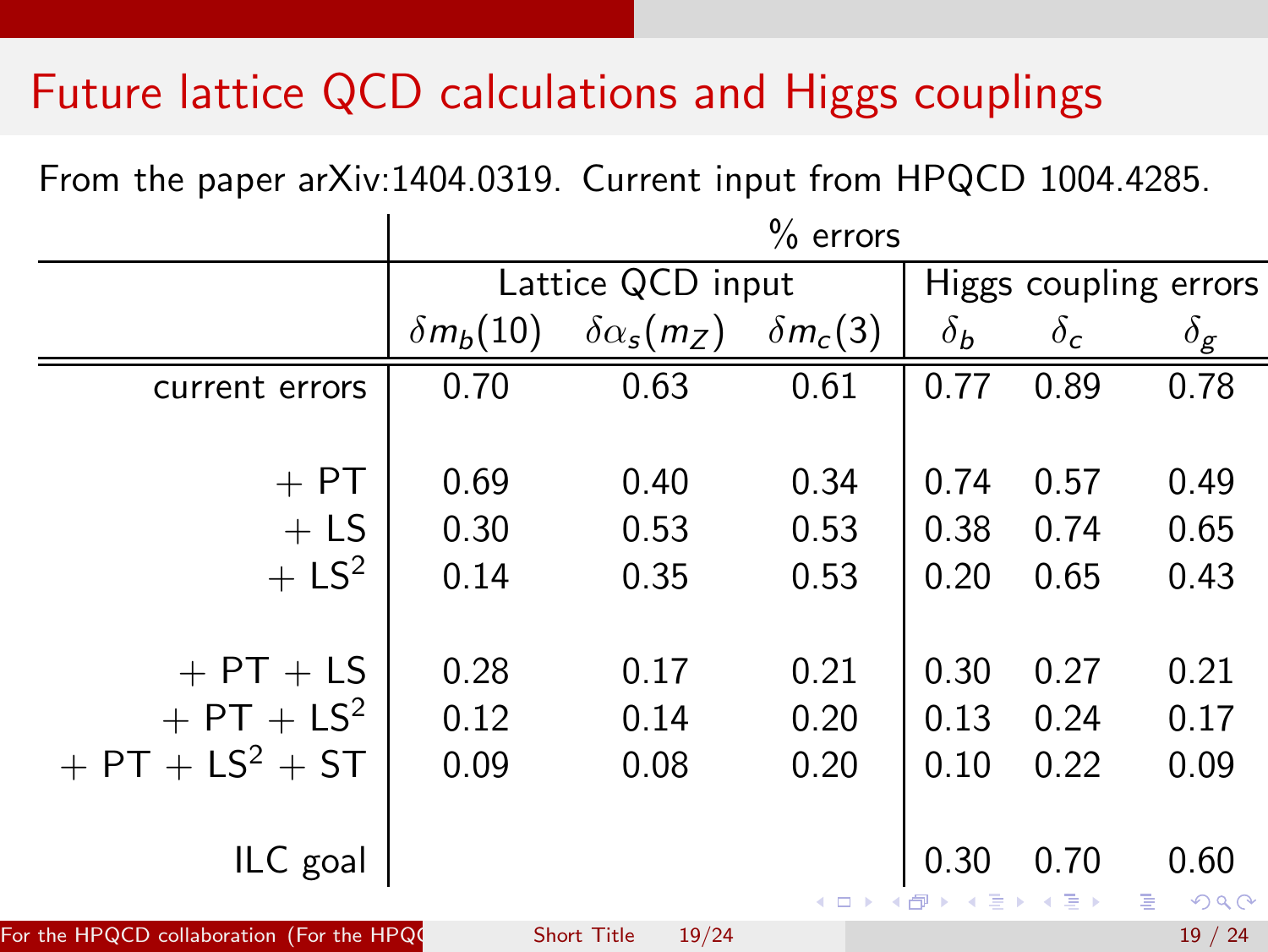## **Conclusions**

- The HPQCD collaboration have reported new values for  $m_c$ ,  $\alpha_s$  and  $m_b$  from lattice QCD calculation including light, strange, and charm quarks in the sea.
- $\bullet$  These new results from 2+1+1 are consistent with older results with  $2+1$  sea quarks. Including charm in the sea didn't cause problems.
- There will be some improvements when results which include lattice spacings at 0.045 fm are included: More radical improvements from:
	- Ensembles at lattice spacings 0.03 fm and 0.023 fm
	- Statistics increase by 100.
- Improved lattice QCD calculations will reduce the error on the Higgs decay to two hadrons. The detailed comparison between theory and experiment at ILC may help to find BSM physics.

G.

**K ロ ▶ | K 母 ▶ | K ヨ ▶ | K ヨ ▶**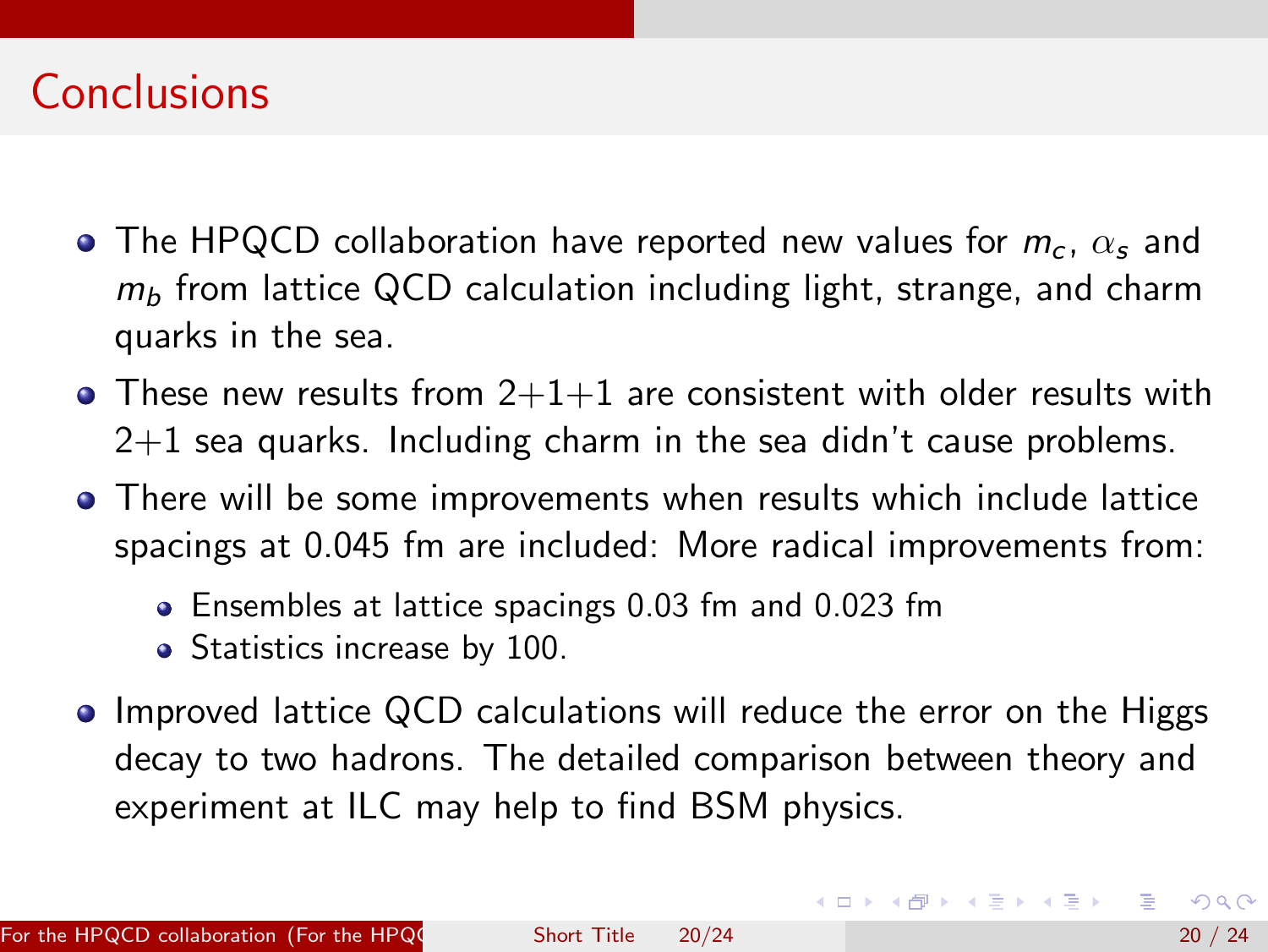

# Backup

For the HPQCD collaboration (For the HPQC Short Title  $21/24$  21 / 24 21 / 24

 $298$ 

重

メタトメ ミトメ ミト

4 0 8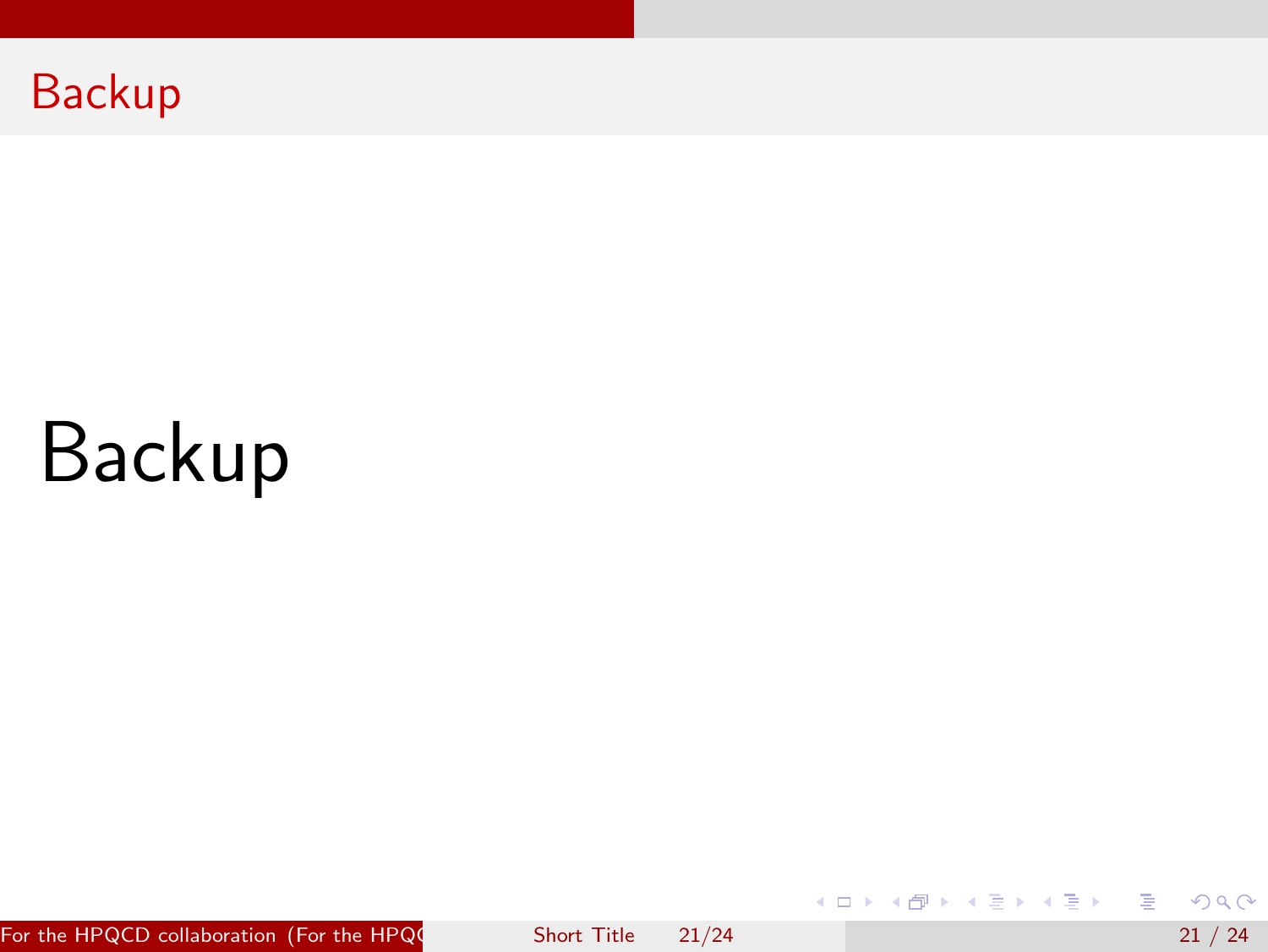## Sea quark mass dependence of  $R_n$  moments.

Charm-charm



For the HPQCD collaboration (For the HPQC Short Title  $22/24$  22 / 24  $22/24$ 

 $298$ 

重

メミメ メミメ

 $\mathcal{A}$  .  $\rightarrow$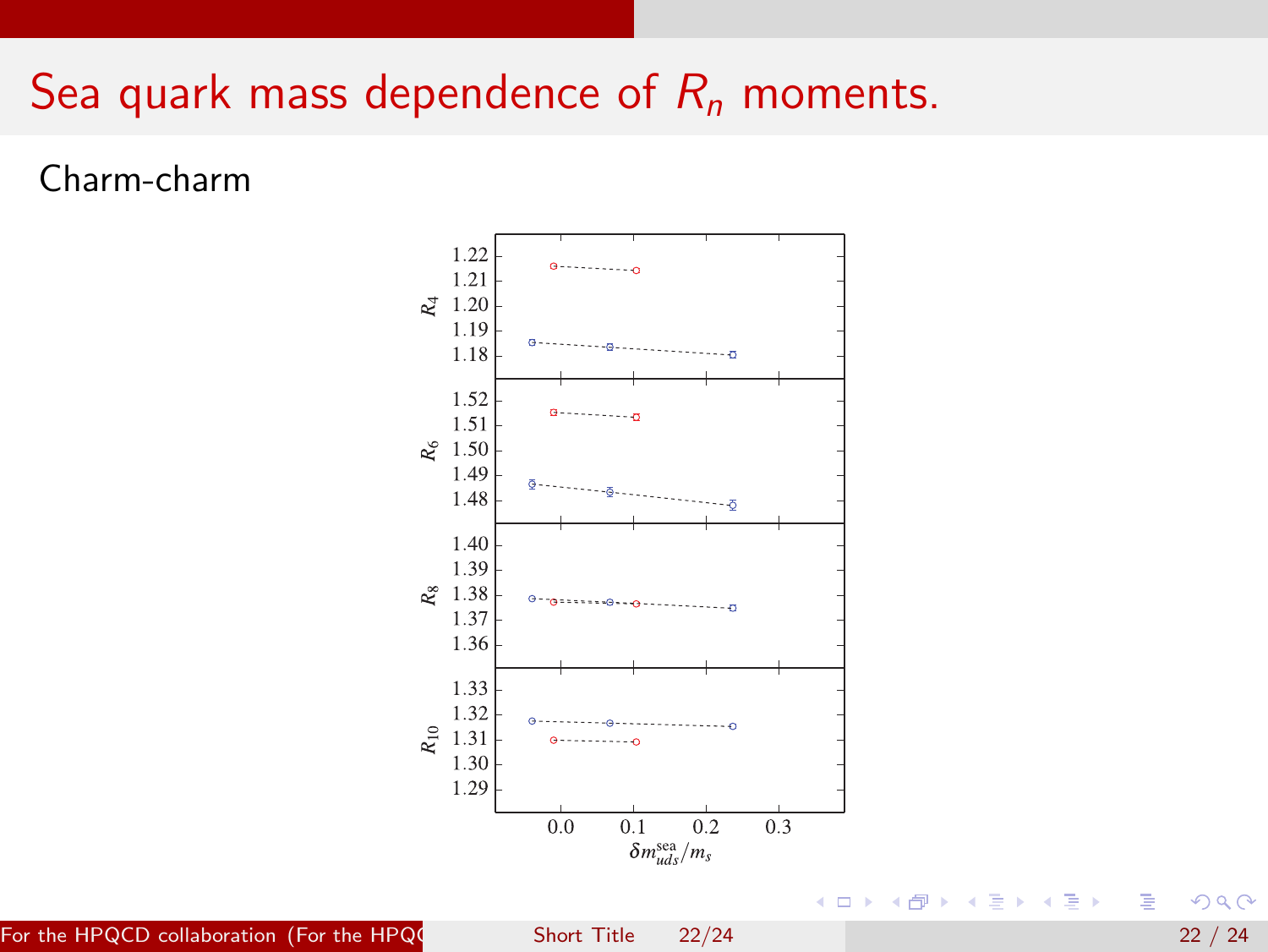# Topological charge

MILC collaboration, 1212.4768